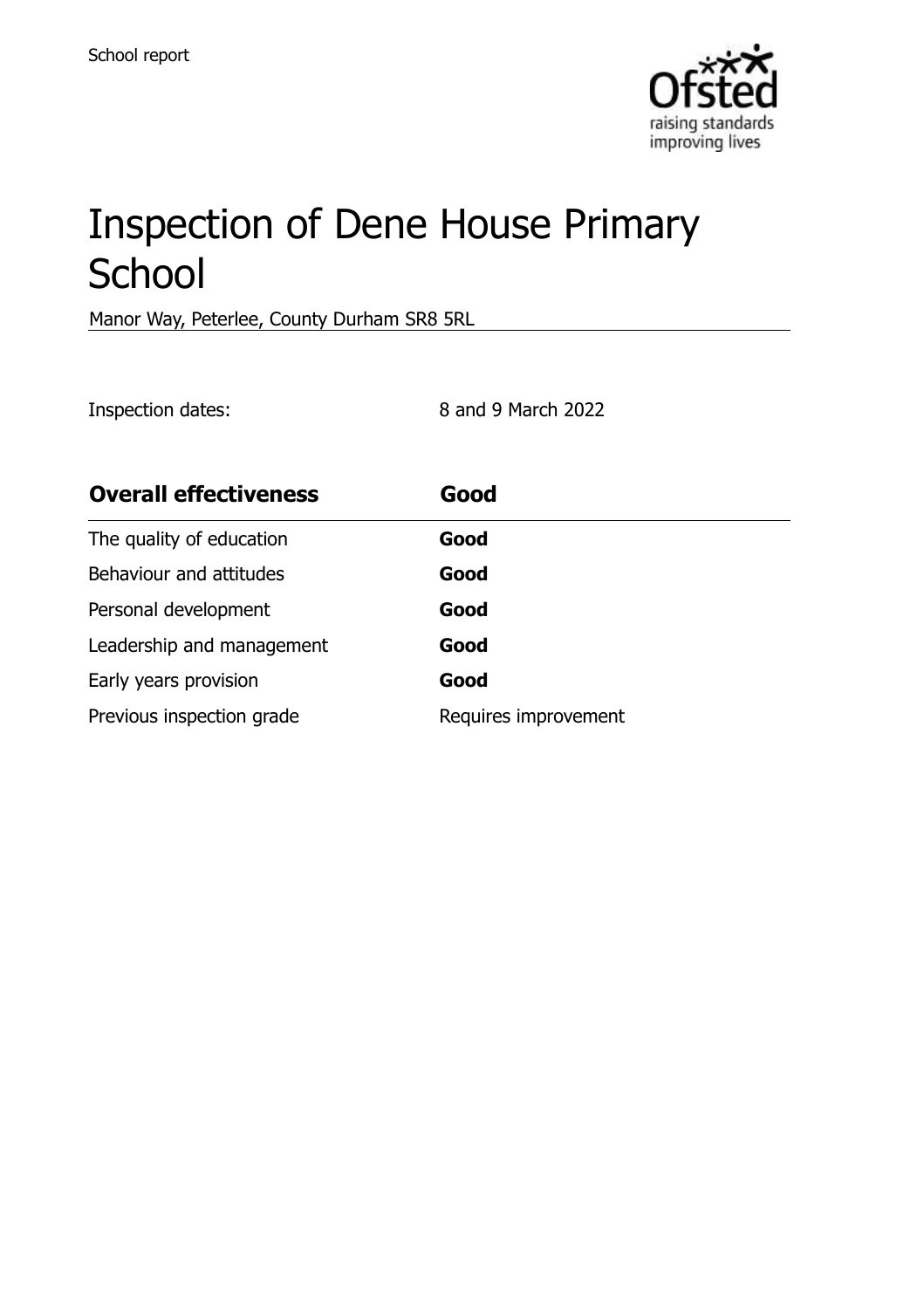

# **What is it like to attend this school?**

Dene House Primary School is a happy, caring school where everyone is welcome. Leaders have a clear vision of putting children first in every decision. Leaders make pupils' physical and mental health a priority, particularly since the COVID-19 pandemic began. This focus ensures that the needs of each pupil are catered for, leading to a calm and purposeful learning environment.

Leaders and staff are ambitious for every pupil. They have high expectations for pupils' behaviour and learning. Pupils' behaviour in lessons and around school is good. They have excellent attitudes to learning. Relationships are a real strength of the school. There is very little bullying. If pupils are worried, they know that staff will help them. In early years, children have time to talk through their feelings.

Leaders want all pupils to 'Aspire, Achieve, Smile' and be involved in every aspect of school life. Pupils enjoy visits to the local area and opportunities to learn about the wider world. They are encouraged to take part in extra-curricular activities.

#### **What does the school do well and what does it need to do better?**

Senior leaders have worked with the whole school community to set a clear vision and mission. Leaders have prioritised curriculum development. They have redesigned the curriculum from early years through to Year 6. Leaders have thought carefully about how the curriculum can be taught successfully in the school's mixedage classes.

Pupils at the early stages of reading get off to a great start. Staff are well trained to deliver the school's chosen phonics programme. The books that pupils read are well matched to the sounds they learn. They have plenty of opportunities to read these books. The disruption caused by the COVID-19 pandemic has impacted on the ability of some pupils to read fluently. Staff have a very clear understanding of these gaps and are supporting pupils well to catch up.

Pupils enjoy their mathematics lessons. They can recall mathematical facts and explain their reasoning. They are not afraid to make mistakes. Teachers use a range of resources well to clearly illustrate mathematical concepts. This helps pupils to quickly grasp new learning.

In English, mathematics and science, teachers make regular and precise checks to see how well pupils are learning. Teachers use this information to give additional support to pupils where needed. In some other subjects, such as geography and music, checks are not as thorough. This means that in these subjects, teachers do not know if pupils are remembering important knowledge.

Some subject leaders are new to their roles. They have not had recent experience or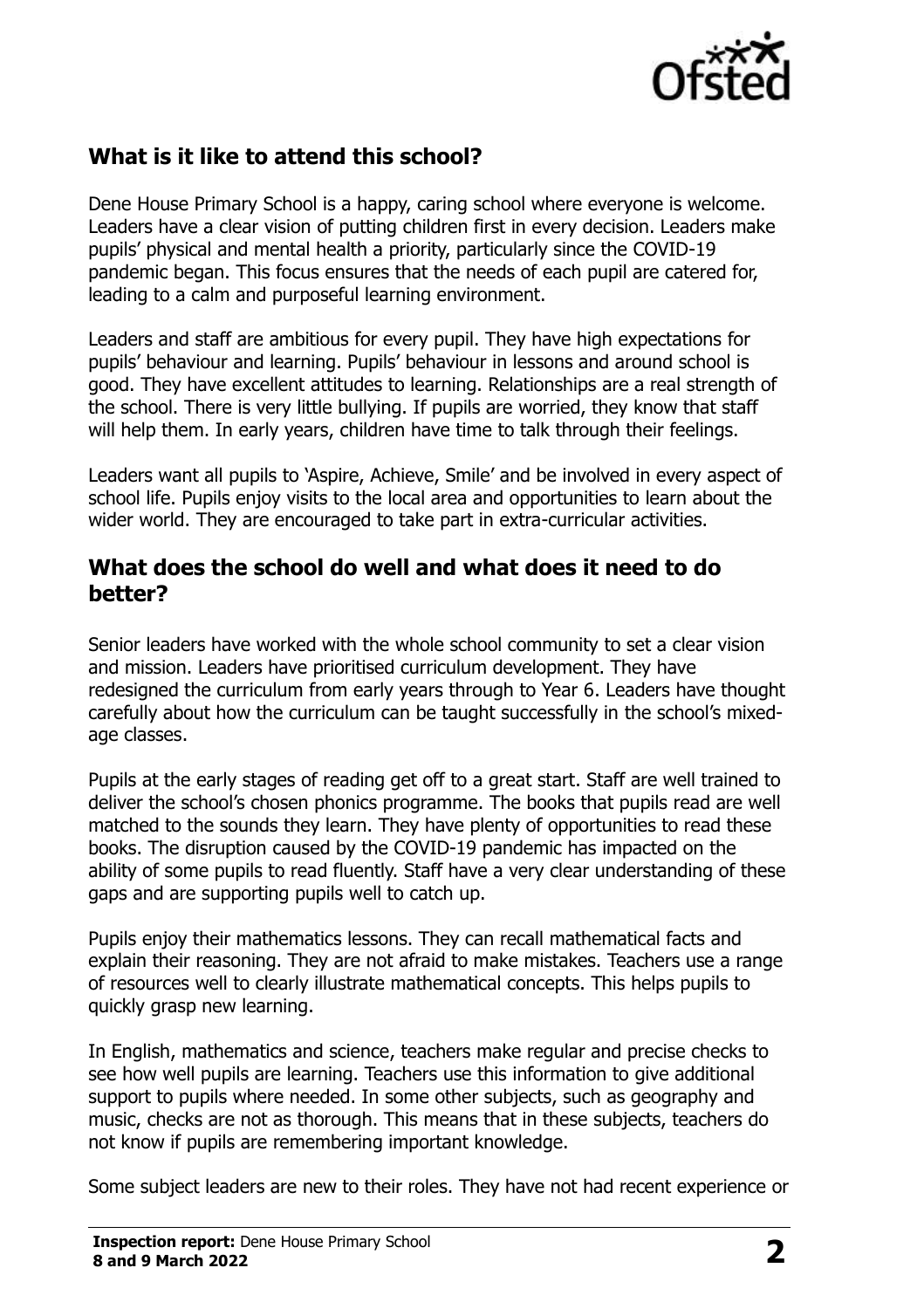

training in checking how well the curriculum is helping pupils to learn. These new subject leaders are at an early stage in supporting other teachers in delivering the curriculum.

The provision for pupils with special educational needs and/or disabilities (SEND) is highly effective. The leader is well trained and knowledgeable about the needs of pupils with SEND. They accurately identify pupils' needs and plan a range of effective support. This includes support from external agencies. This means that pupils with SEND are fully included and achieve well.

Work to support pupils' personal development is a strength of the school. Pupils are aware of their rights and the rights of others. Pupils understand that differences should be respected and celebrated. They are very well informed about current affairs and enjoy discussions with their classmates.

Governors know the school well. They know what leaders need to do to improve the school. Throughout the COVID-19 pandemic, governors have been in contact with the headteacher on a regular basis. Governors use their monitoring visits to ask questions and check on progress against priorities. They fulfil their statutory duties effectively.

Staff are very positive about the support they receive from the trust and leaders in school. They appreciate the leaders' open-door policy and their response to tackling issues with workload. They value the support from the well-being champion provided by the trust.

## **Safeguarding**

The arrangements for safeguarding are effective.

There is a very strong culture of safeguarding that permeates throughout the school. Leaders always act in the best interests of the pupils. Staff know the pupils and their families well. Pupils are taught how to keep safe, including staying safe online. Pupils know who they can go to for support if they need it.

Staff receive regular safeguarding training. They know how to identify signs of abuse and how to record concerns appropriately. The school's systems for record-keeping and support for pupils are monitored closely by leaders.

## **What does the school need to do to improve?**

#### **(Information for the school and appropriate authority)**

■ In some subjects, leaders and teachers do not have a precise knowledge of how well pupils know and remember the taught curriculum. This means that teachers do not know if pupils have acquired secure foundations for future learning.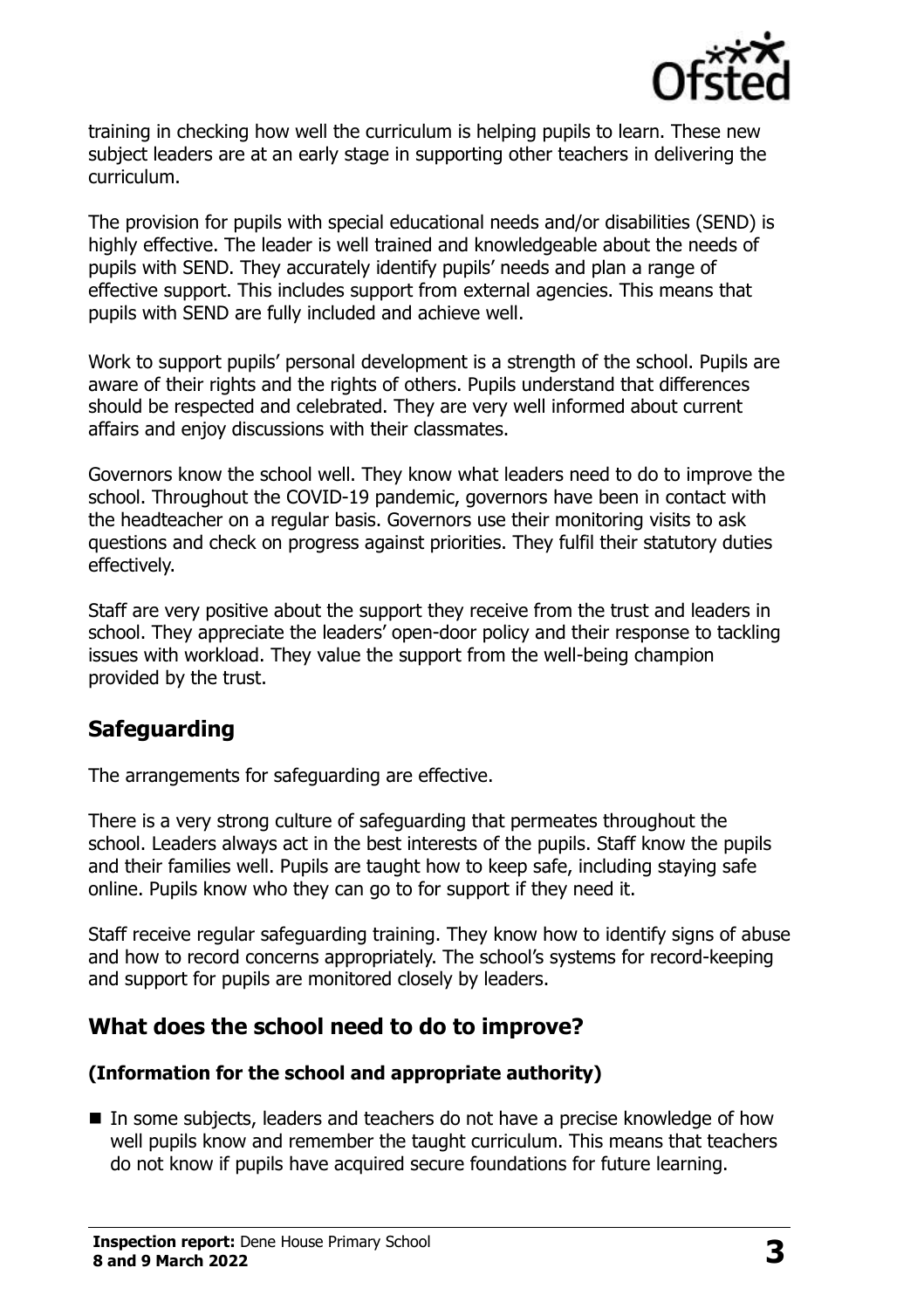

Leaders should ensure that systems are in place in all subjects to enable staff to check how well pupils are remembering the intended curriculum.

■ Some subject leaders who are new to their roles have had limited training and expertise in leading their subjects. They lack the expertise to check precisely how well pupils are learning the curriculum. Leaders should ensure they provide highquality training for new subject leaders to enable them to carry out their roles effectively.

## **How can I feed back my views?**

You can use [Ofsted Parent View](http://parentview.ofsted.gov.uk/) to give Ofsted your opinion on your child's school, or to find out what other parents and carers think. We use information from Ofsted Parent View when deciding which schools to inspect, when to inspect them and as part of their inspection.

The Department for Education has further quidance on how to complain about a school.

If you are the school and you are not happy with the inspection or the report, you can [complain to Ofsted.](http://www.gov.uk/complain-ofsted-report)

#### **Further information**

You can search for [published performance information](http://www.compare-school-performance.service.gov.uk/) about the school.

In the report, '[disadvantaged pupils](http://www.gov.uk/guidance/pupil-premium-information-for-schools-and-alternative-provision-settings)' refers to those pupils who attract government pupil premium funding: pupils claiming free school meals at any point in the last six years and pupils in care or who left care through adoption or another formal route.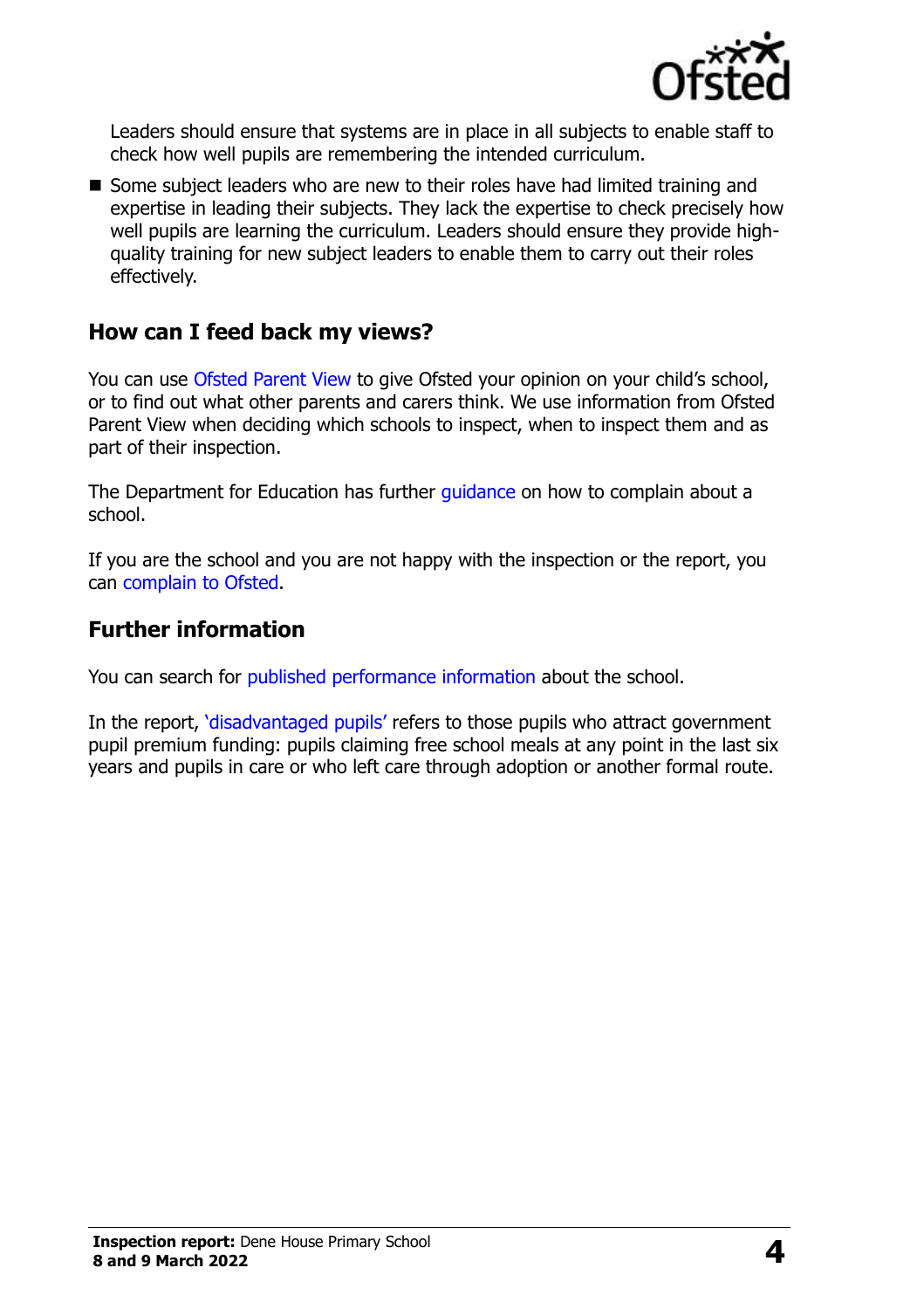

# **School details**

| Unique reference number             | 141998                                                               |  |
|-------------------------------------|----------------------------------------------------------------------|--|
| <b>Local authority</b>              | Durham                                                               |  |
| <b>Inspection number</b>            | 10212277                                                             |  |
| <b>Type of school</b>               | Primary                                                              |  |
| <b>School category</b>              | Academy converter                                                    |  |
| Age range of pupils                 | 5 to 11                                                              |  |
| <b>Gender of pupils</b>             | Mixed                                                                |  |
| Number of pupils on the school roll | 269                                                                  |  |
| <b>Appropriate authority</b>        | Board of trustees                                                    |  |
| <b>Chair of trust</b>               | Ivan Whitfield                                                       |  |
| <b>Chair of governors</b>           | <b>Reverend Elaine Jones</b>                                         |  |
| <b>Headteacher</b>                  | Debbie Turnbull                                                      |  |
| Website                             | www.denehouse-pri.durham.sch.uk                                      |  |
| Date of previous inspection         | 20-21 June 2018, under section 5 of the<br><b>Education Act 2005</b> |  |

## **Information about this school**

- The school is part of Tudhoe Learning Trust.
- There have been a significant number of staff changes since the last inspection.
- The school does not use any alternative education providers.
- The school runs a breakfast club.

## **Information about this inspection**

- This was the first routine inspection the school received since the COVID-19 pandemic began. The inspectors discussed the impact of the pandemic with school leaders and have taken that into account in their evaluation of the school.
- The inspectors met with the chief executive officer, the headteacher and members of the local governing body.
- The inspectors carried out deep dives in early reading, mathematics, science, and art and design. For each deep dive, the inspector met with subject leaders,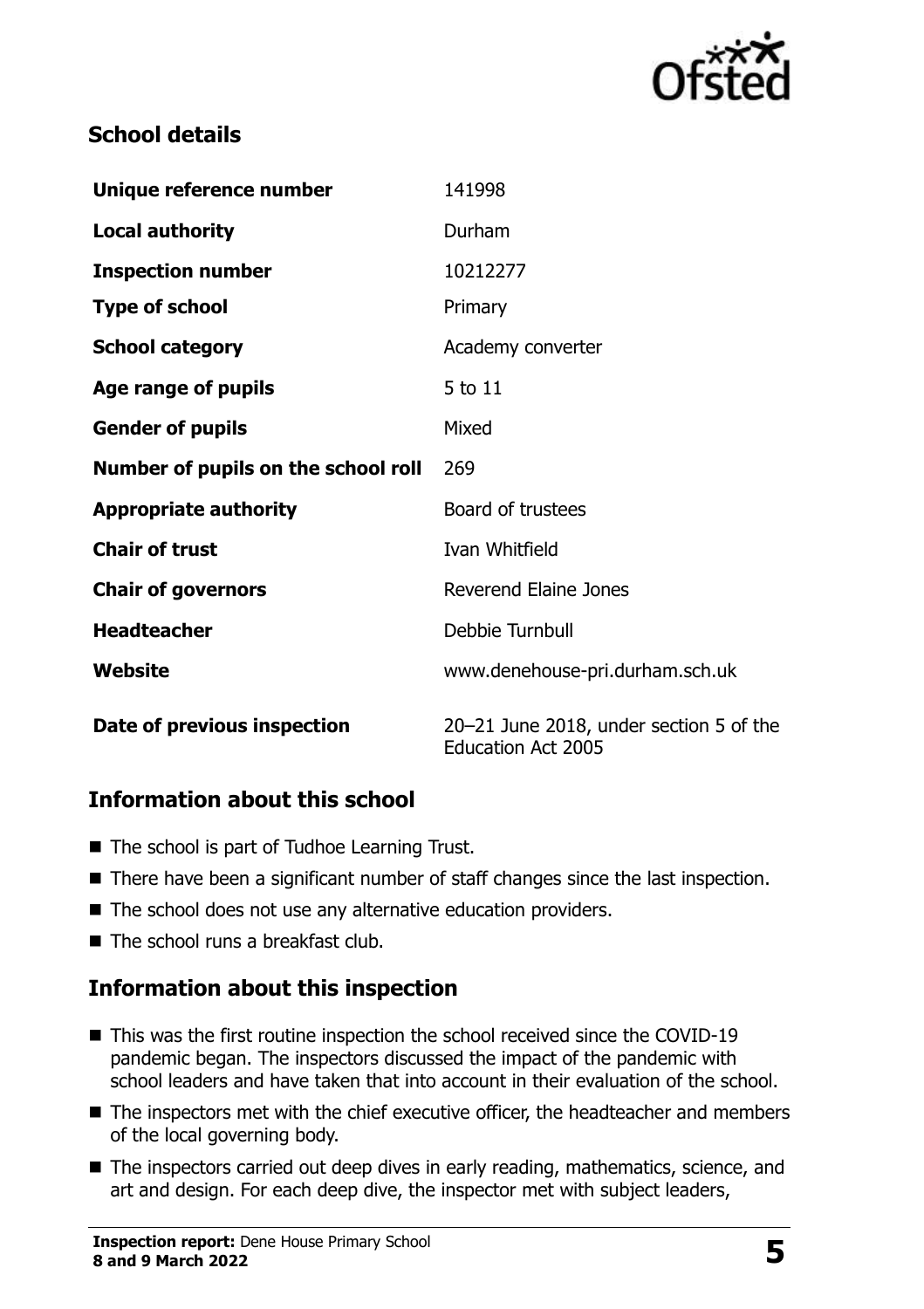

looked at curriculum plans, visited a sample of lessons, spoke to teachers, spoke to some pupils about their learning and looked at samples of pupils' work.

- The inspectors checked the single central record and met the headteacher to discuss the school's safeguarding arrangements. The inspectors also met with a group of boys and a group of girls to explore their knowledge of how to keep themselves safe.
- Inspectors looked at the 11 responses to the Ofsted Parent View survey.

#### **Inspection team**

| Lucie Stephenson, lead inspector | Ofsted Inspector |
|----------------------------------|------------------|
| Zoe Westley                      | Ofsted Inspector |
| Alison Ashworth                  | Ofsted Inspector |